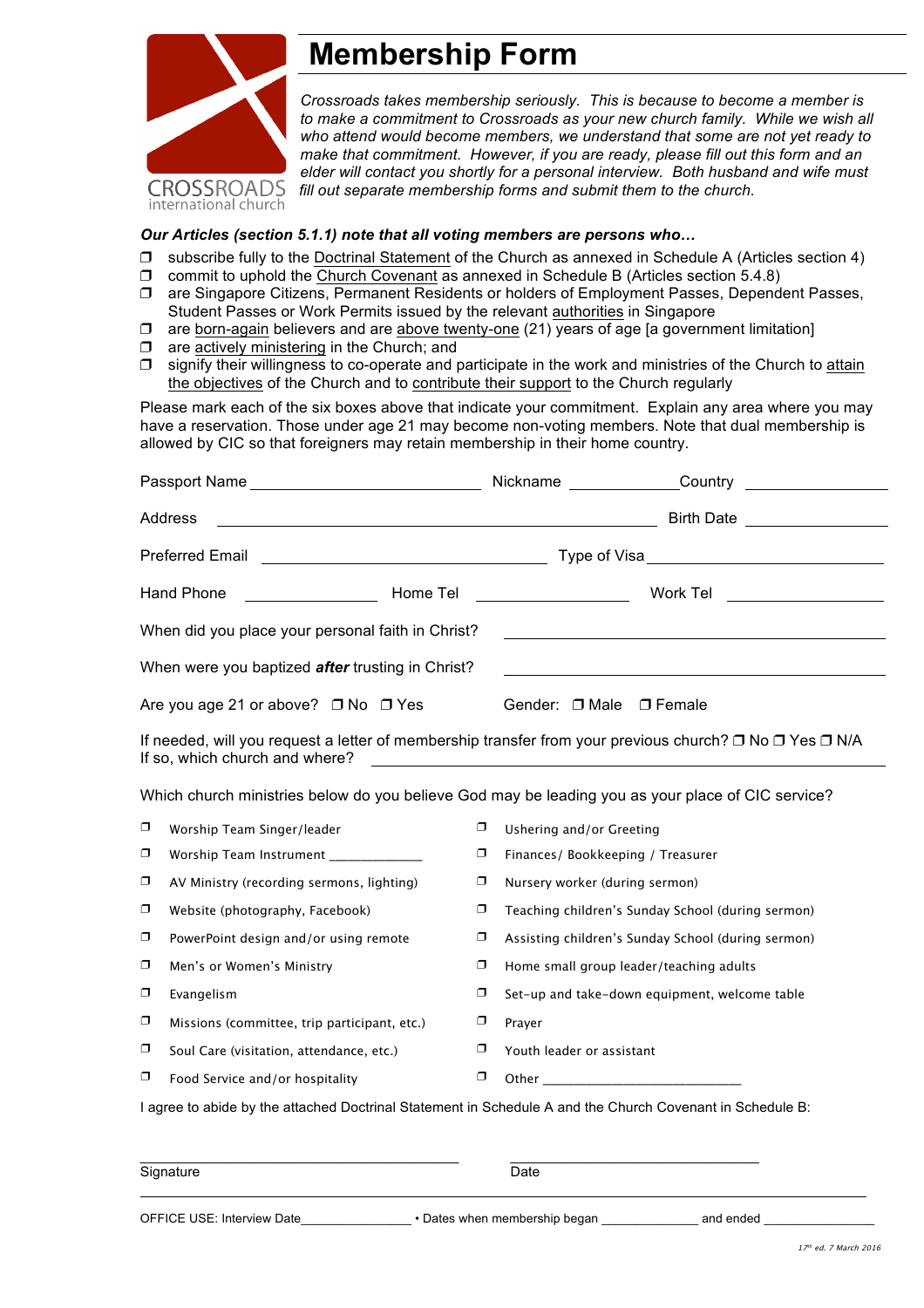

## **SCHEDULE A DOCTRINAL STATEMENT CIC ARTICLES, SECTION 4**

1. **God** - The one true God coexists eternally in three persons—Father, Son, and Holy Spirit—who share the same attributes in one indivisible nature. He alone deserves our worship and service (Deut. 6:4; Matt. 28:19-20).

2. **Jesus Christ** - Jesus Christ is the unique Son of God who is at the same time very God and very man. He was conceived by the Holy Spirit and born of the Virgin Mary, lived a sinless life but suffered and died in the place of sinful man, was buried, resurrected, ascended bodily into heaven, and will return one day in power and authority to earth to establish His earthly kingdom (John 1:1-14; 14:1-3; Phil. 2:5-11; Rev. 5:10; 19:11–20:6).

3. **The Holy Spirit** - The Holy Spirit is God who is actively at work in the world. He dwells permanently in every Christian, helps us to pray, equips and empowers us to serve God, strengthens and molds us to be more like Christ, and protects us to guarantee our eternal life (Acts 5:3-4; Rom. 8:14-16, 26; Eph. 1:13-14).

4. **Angels and Demons** - Angels are the innumerable and unseen ministering spirits who serve the causes of God and His people. Satan and demons are fallen and doomed angels who promote evil and oppose God's purposes to lead men astray, while other angels are "bound in everlasting chains for judgment on the great Day" (Heb. 1:14; Isa. 14:12-17; Ezek. 28:11-19; 2 Pet. 2:4; Jude 6).

**5. Man -** Man was originally created sinless in God's image but through the first man Adam, all mankind sinned, became condemned and separated from God and rendered totally unable to gain God's favor of forgiveness and eternal life by self-effort (Gen. 1:26-27; Rom. 5:12-14).

6. **The Bible** - The Bible is the inspired Word of God written without error in the original manuscripts, so it is our only sure source of knowledge about God and His plans, and is our absolute guide for doctrinal teaching and godly living (2 Tim. 3:16-17; 2 Pet. 1:20-21).

7. **Salvation** - Salvation is God's act of forgiving sin based on the shed blood of Christ, reconciling people to Himself, and giving eternal life to those who believe in Jesus. To be saved from the power and eternal penalty of sin, a person must admit that he/she is a sinner, repent and believe that Jesus died and rose again, and receive the Lord Jesus Christ personally as the only Savior. As a result, that person receives a new nature and becomes a true born-again Christian. Salvation is not a reward for good works but a free gift of God received by faith in Jesus Christ (Rom. 5:1-11; Eph. 2:1-10; John 3:3-8; 1 John 5:11-13).

8. **The Church** - The Church is the universal Body of Christ consisting of all born-again Christians made one by the indwelling Holy Spirit. The local church exists for the corporate worship of God, prayer, teaching God's Word, fellowship among believers, evangelism of a needy world and acts of Christian compassion (Acts 2:42; Matt. 28:18-20; 1 Cor. 11:17-34; 12:13).

9. **The End Times** - At death, the spirits and souls of those who have trusted in the Lord Jesus Christ for salvation pass immediately into his presence and remain there in conscious bliss until the resurrection of the glorified body when Christ comes for His own. However, the souls and spirits of the unbelieving remain after death conscious of condemnation and in misery until the final judgment of the great white throne at the close of the millennium, when soul and body reunited shall be cast into the lake of fire, not to be annihilated, but to undergo punishment eternally. Jesus Christ will come again to reign with believers on earth for 1000 years and to reward God's people with life with Him forever in the new heaven and earth (Luke 16:19-26; 23:42-43; 2 Cor. 5:8; Phil. 1:23; Rev. 19:11-21; 20:1-4, 11-14).